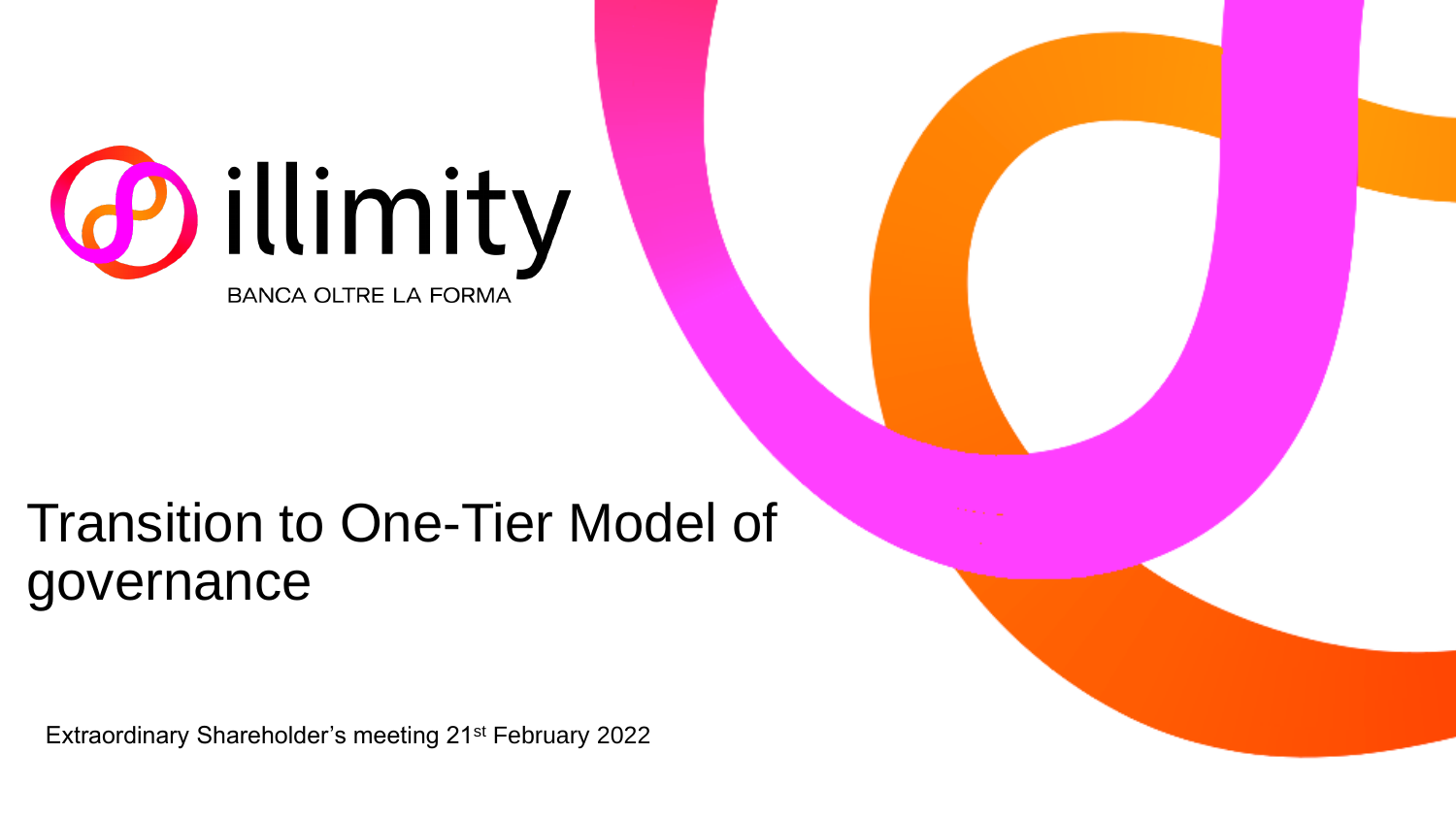



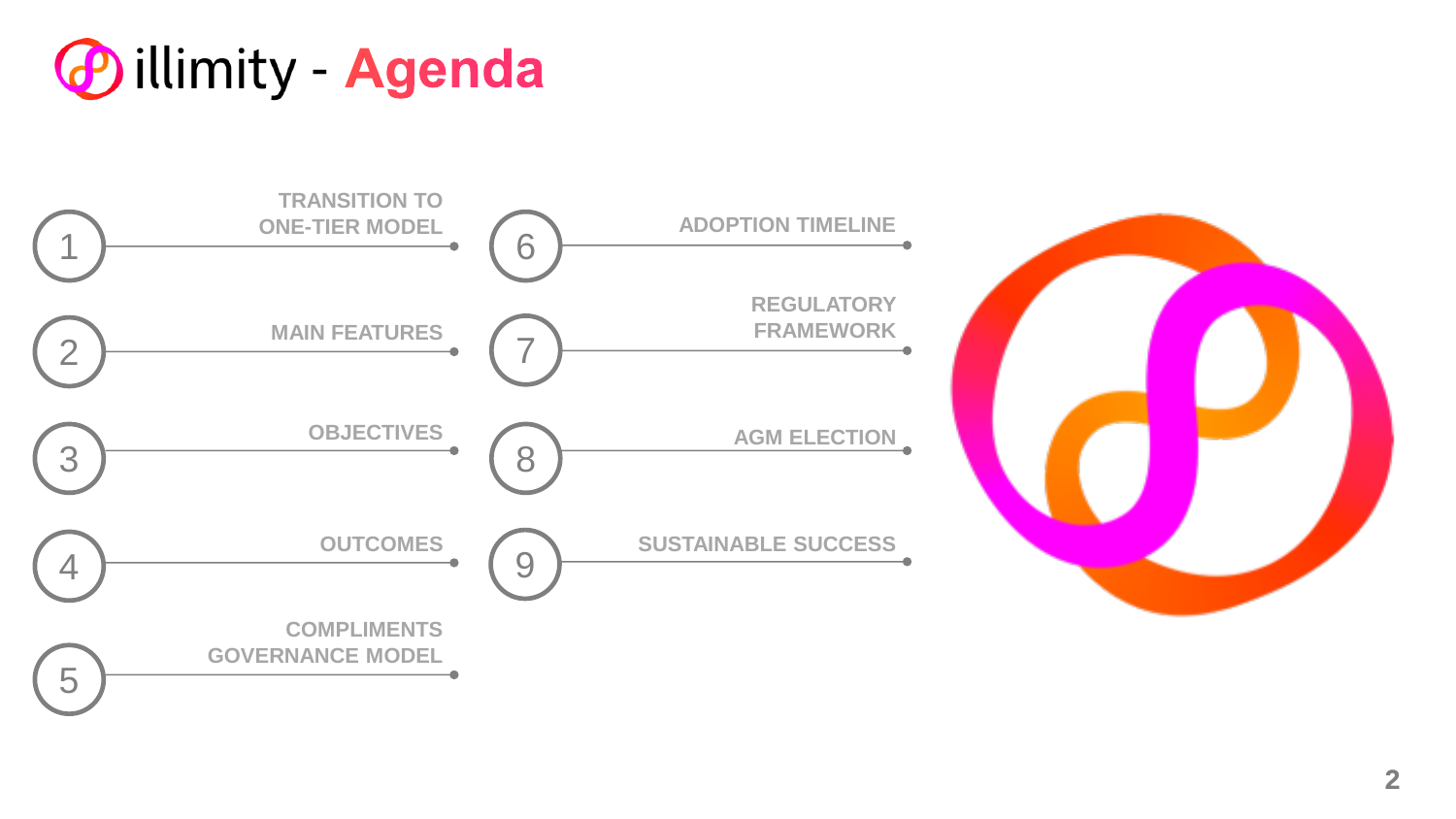## <span id="page-2-0"></span>**@ illimity - 1. Transition to One-Tier Model**

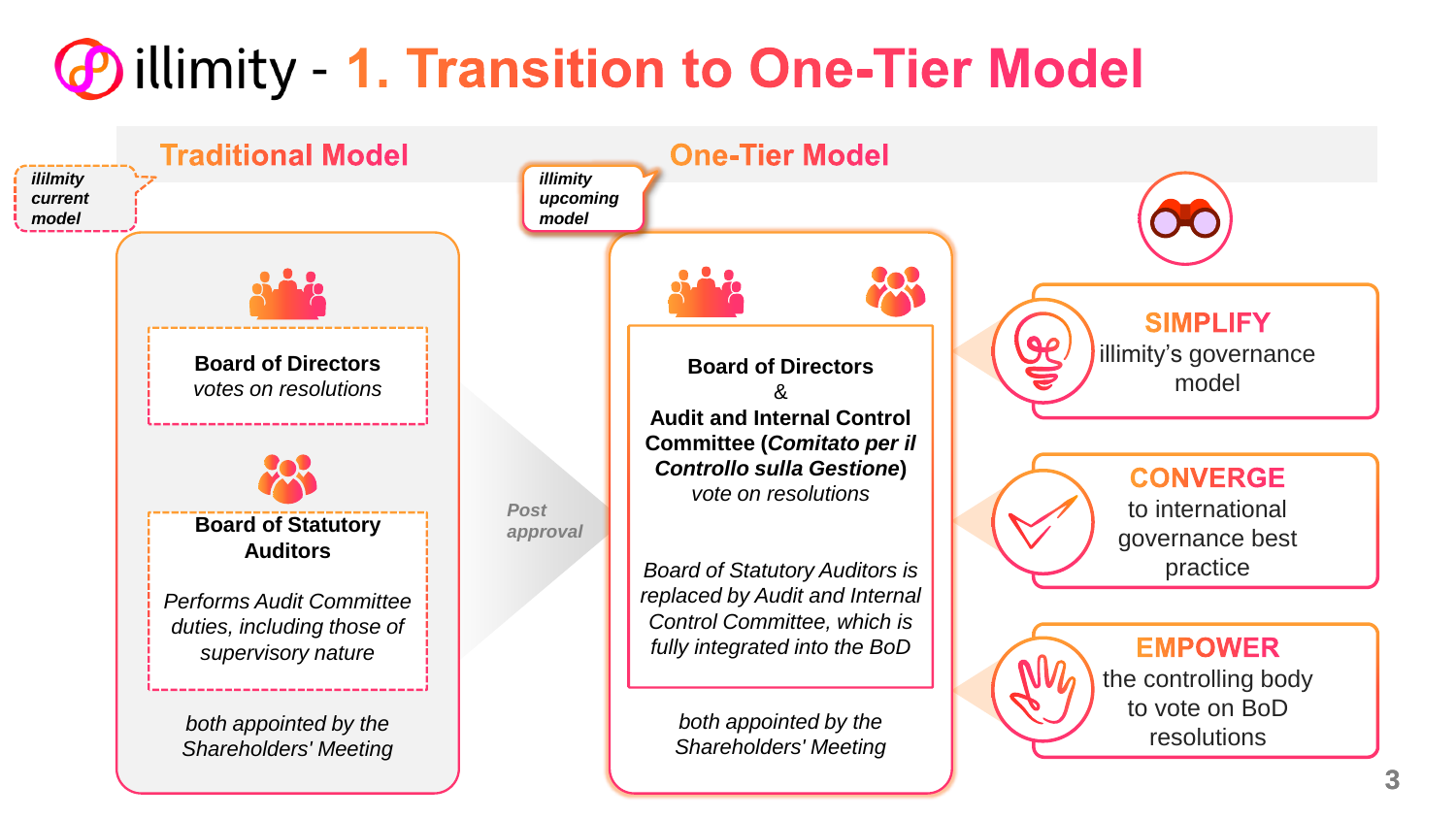### <span id="page-3-0"></span>**D** illimity - 2. Main Features

### **One-Tier Model**

#### **INCREASED COHESION**

**Coexistence** in a **single decisionmaking body**  (the Board of Directors) of strategic and control functions



#### **FX-ANTF CONTROL ACTIVITY & INCREASED INTERACTION**

The **Audit and Internal Control Committee** participates in the BoD **decision-making process** by exercising their right to vote

The most important feature of the One-Tier model of governance is the combination of the monitoring and the managing bodies of the corporation

Directors sitting on the

Audit and Internal Control Committee play a role in the decision-making process with an exante control activity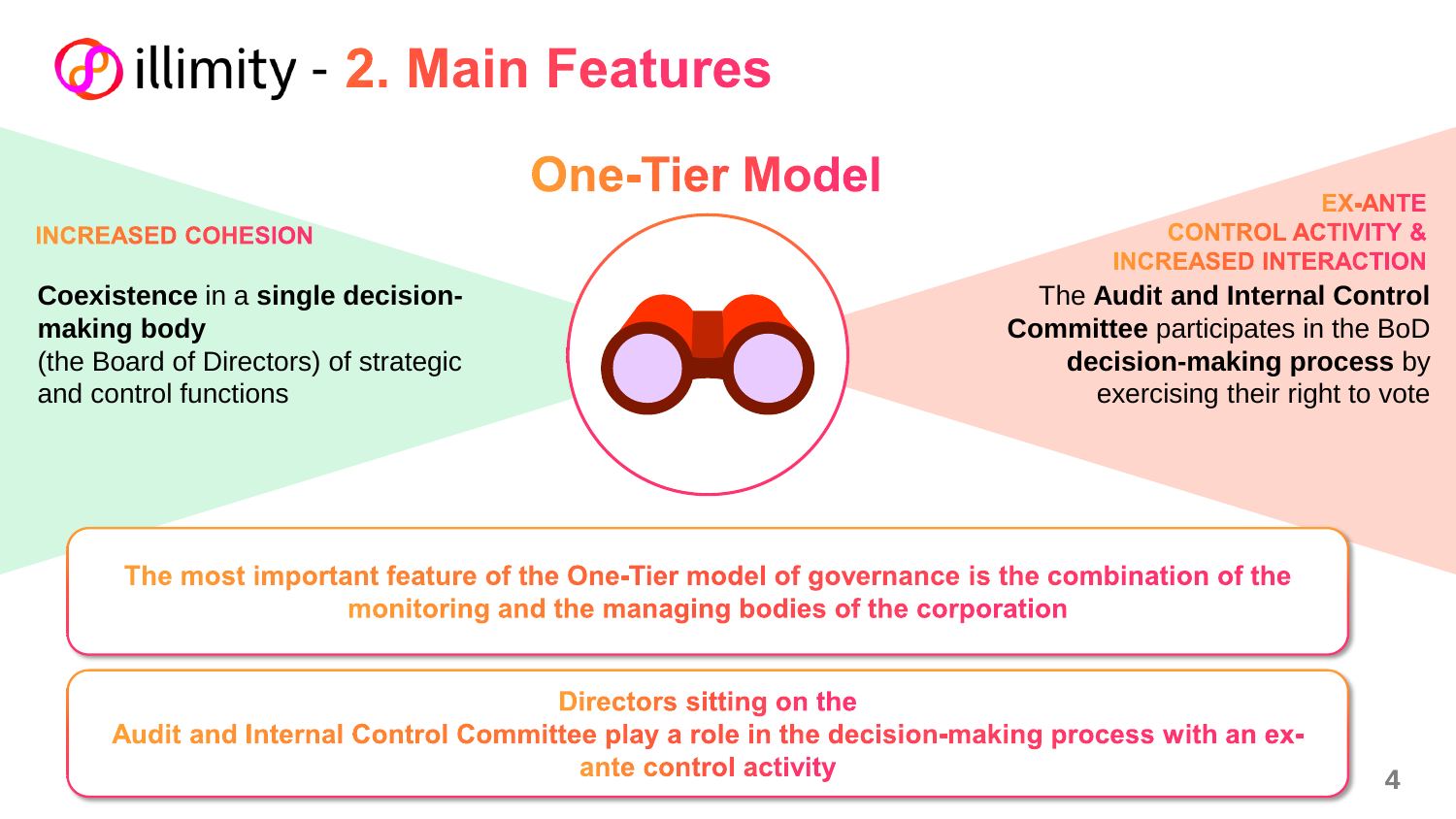<span id="page-4-0"></span>

In the specific context of illimity and its business model and management structure, the transition to One-Tier has the following objectives:

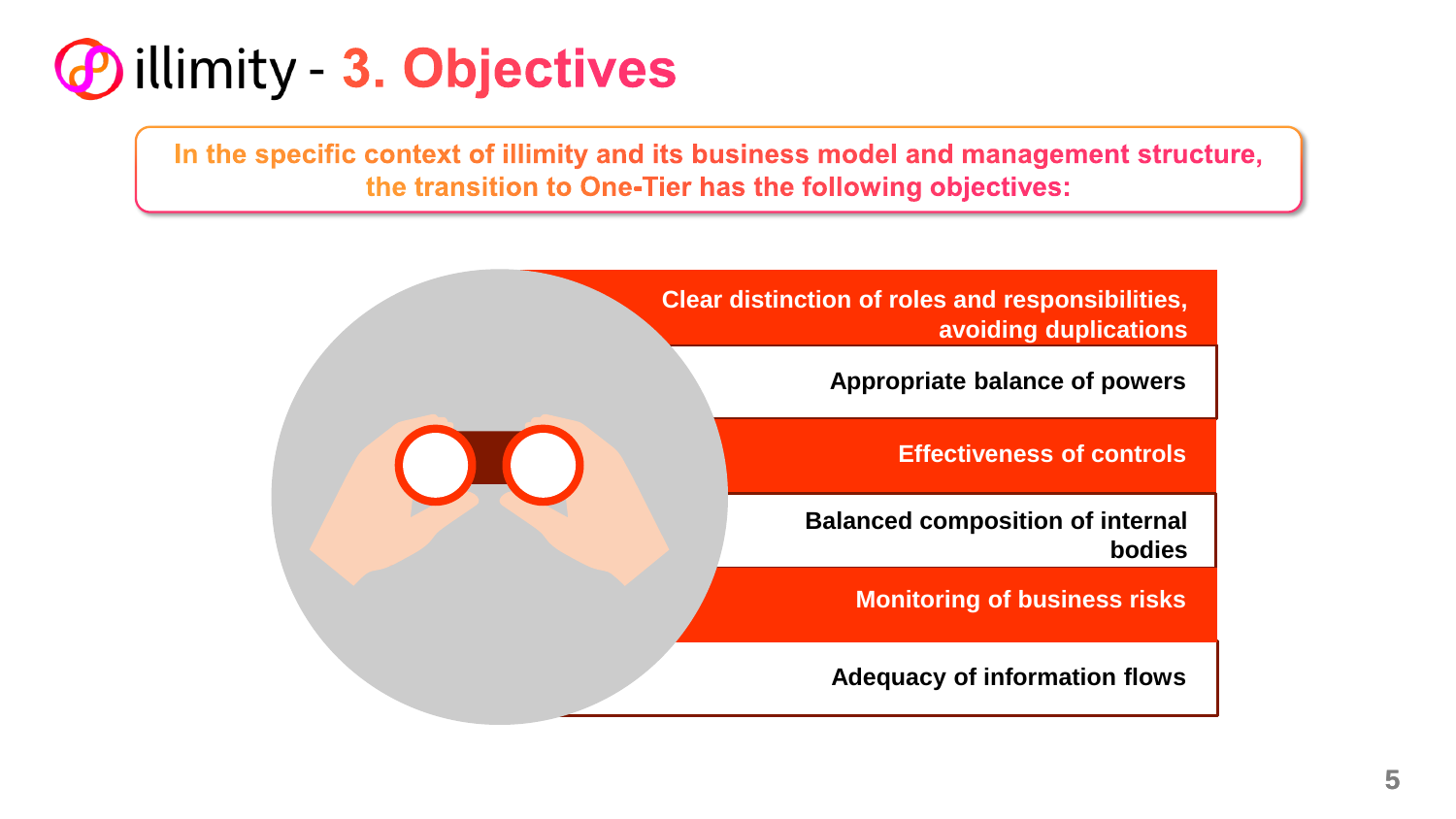<span id="page-5-0"></span>

### **One-Tier Model**



It is more investor-friendly One-Tier governance model is widely known and prevalent in international markets

Simplifies and rationalises the system of internal controls to avoid overshooting of rules and recommendations, and the consequential overlapping of supervisory duties and functions among the various bodies

 $9e$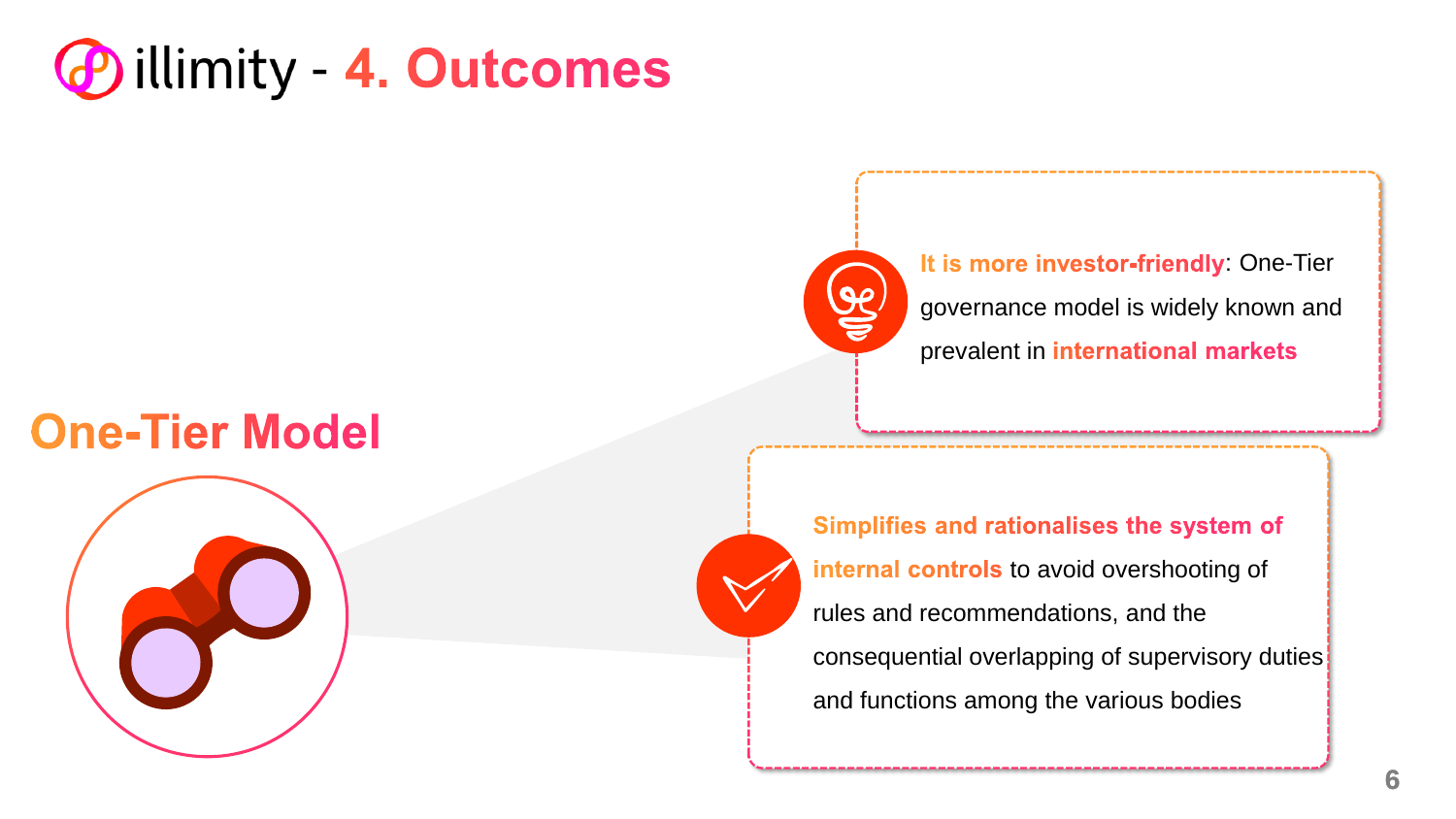## <span id="page-6-0"></span>**@ illimity - 5. Compliments Governance Model**

#### **Independence**

High number of independent Directors ensuring:

- constructive dialogue within the body
- effective equilibrium between the CEO and management
- adequate monitoring of proposals submitted by the latter.

#### **One single body**

Having the strategic supervision and control function in one body ensures continuous surveillance, making management more attentive to compliance. The legality and efficiency verification also runs parallel to the adoption of board resolutions.

#### **Optimization**

Optimization of administration processes, management and control functions, maintenance of preliminary analysis and overall decisions carried out by all the Board Committees according to their well-defined tasks and functions.

#### **Investor-friendly**

A more institutional investor-friendly system for entities operating on international markets. This favors illimity's attractiveness, facilitates comparison with peers and the engagement process with investors.

#### **Collective approach**

Management Committees are strongly involved, working alongside the CEO, enhancing illimity's approach to collective decisions and proposals, in line with international and European guidelines and internal practices.

#### **Information flow**

Immediate circulation of information between the bodies of strategic supervision, management and control, ensuring a more conscious and effective management and supervision, to avoid duplication and making internal control more efficient.

#### **Efficiency**

More efficient governance system with a clearer distribution of competences and responsibilities between the Audit and Internal Control Committee and the Risks Committee; the former which supervises the system of controls and financial reporting, the latter which supports the Board in the exercise of its strategic supervision function.

#### **Strategic plan**

Consistency with medium- and long-term strategic objectives and long-term corporate strategies, as identified during approval of the business plan.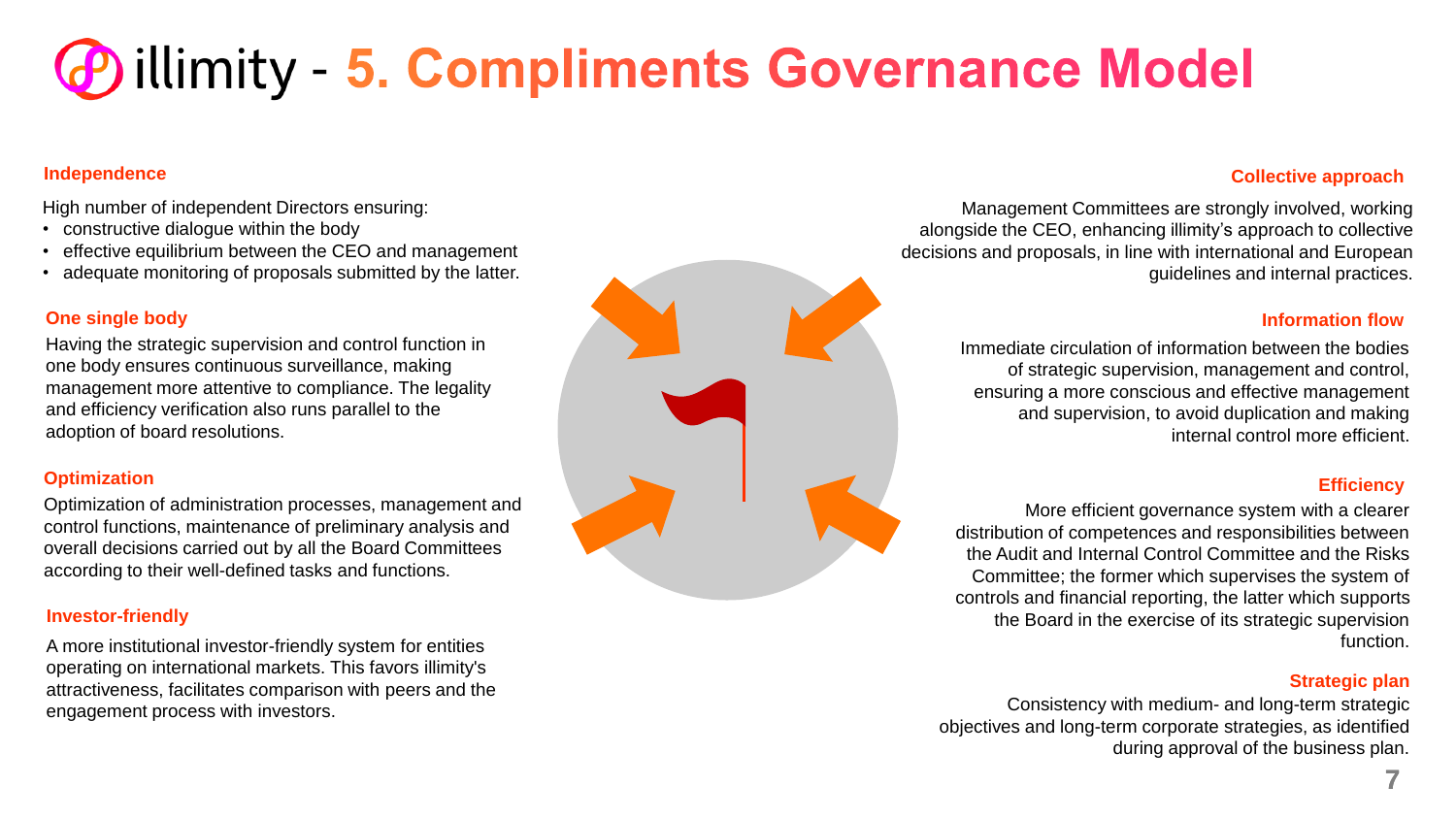### <span id="page-7-0"></span>*E* illimity - 6. Adoption Timeline

**21st February** 

**Shareholders' meeting to deliberate on changes** in the **bylaws** required for the adoption of the One-*Tier governance model* 

### **<sup>2022</sup> 28th April 2022**

**Shareholders' meeting to appoint the members of the BoD and** Audit and Internal Control Committee under the new One-Tier *governance model*

**8**

The Board Composition<sup>(1)</sup> will secure an adequate number of non-executive and independent Directors, who will be able to ensure a constructive dialogue within the Body

The Board Composition<sup>(1)</sup>, in accordance with the Italian regulatory framework, will ensure a minimum representation of 40% of the underrepresented gender

Note: (1)The Board Composition principles of the Bank can be found in the document [«Orientation of the Board of Directors of illimity Bank S.p.A. on the optimum](https://assets.ctfassets.net/0ei02du1nnrl/28tKIhuvAyanW7CmGdt5jc/d95386b560466acc9d9e1586e450b892/ILLIMITY_Orientation_Board_Composition_2021.pdf)  qualitative and quantitative composition of the Board".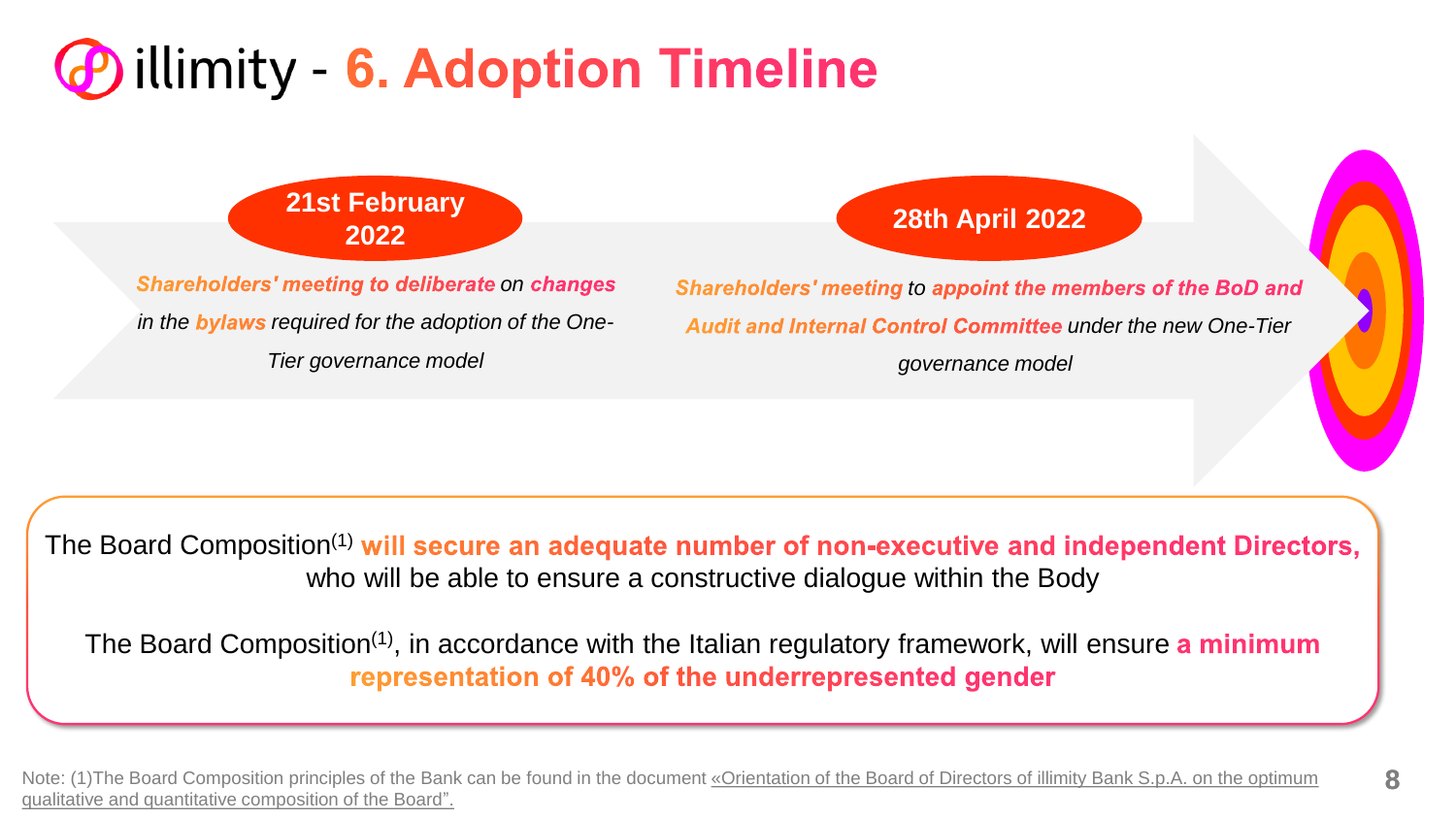# <span id="page-8-0"></span>**D** illimity - 7. Regulatory Framework

**Regulatory Framework** 



Art. 2409-sexiesdecies – 2409-noviesdecies, Italian Civil Code

Corporate Goverance Code for listed companies (updated 2020)



Supervisory Provisions of Bank of Italy on Organization and Corporate Governance (Circular n. 285 of 17/12/2013 and subsequent amendments)



Art. 148, paragraph 4-tere e 4-quater, 151 ter, 154, paragraph 3, T.U.F.



Ministerial Decree of 23/11/2020, n.169 (ex Art. 26 T.U.B.)



Act of Bank of Italy of 4/05/2021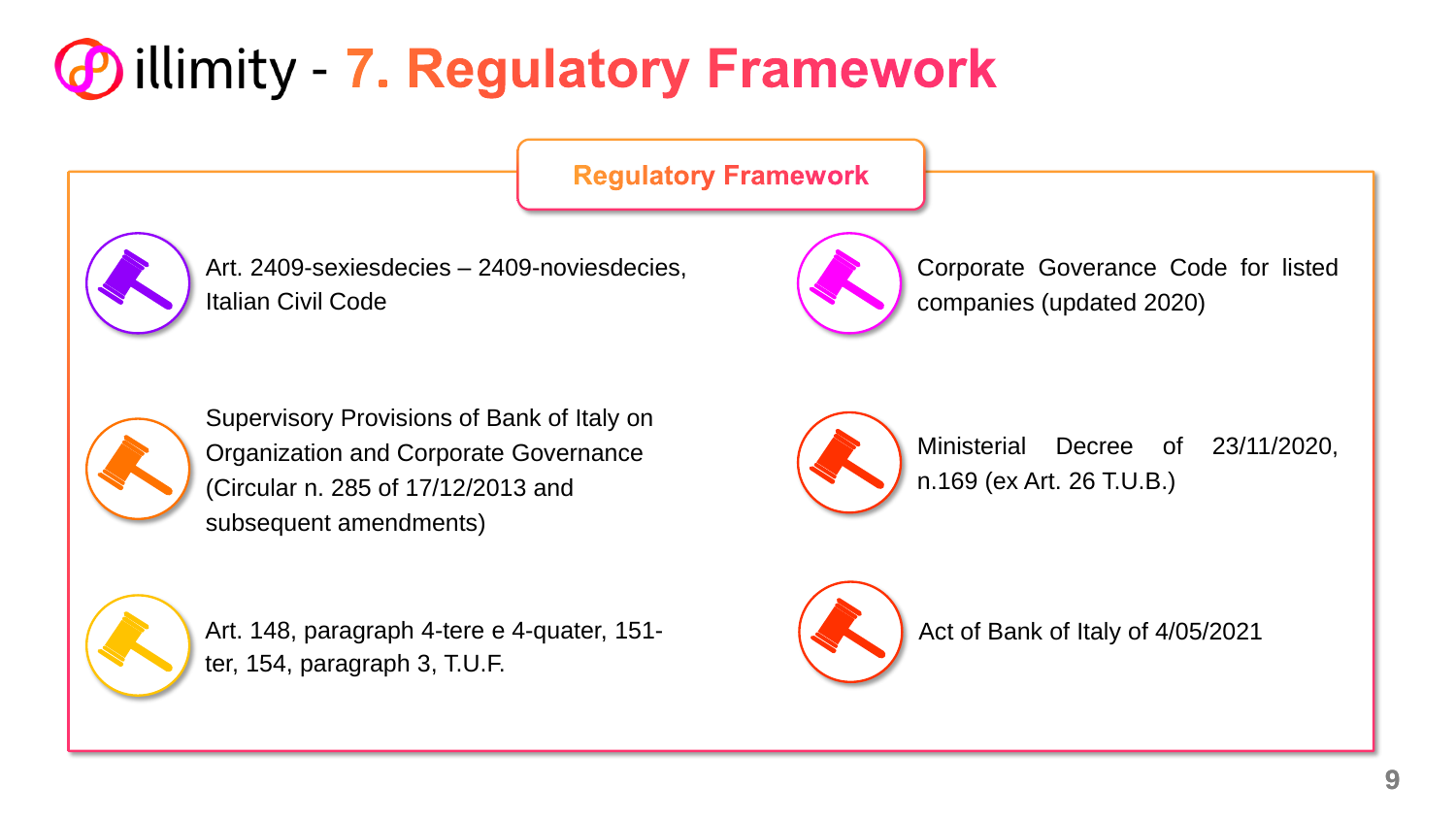### <span id="page-9-0"></span>*P* illimity - 8. AGM Election

**Board of Directors and Audit and Internal Control Committee** election at the AGM

- $\rightarrow$  Institutions protecting minority Shareholders will remain unchanged.
- $\rightarrow$  Minority Shareholders will decide what to do in terms of slates presentation for the Board of Directors and the Audit and Internal Control Committee.
- $\rightarrow$  Once the One-Tier system is implemented, the entire board will be appointed at the Annual General Meeting of 28<sup>th</sup> of April.
- $\rightarrow$  The Audit and Internal Control Committee will also be appointed at the Annual General Meeting.

→ Two Directors (among those who are not also members of the Audit and Internal Control Committee*)* will be elected from the minority list(s) (provided they are presented), while the Chair of the Audit and Internal Control Committee will be elected from the minority list(s) (provided they are presented).